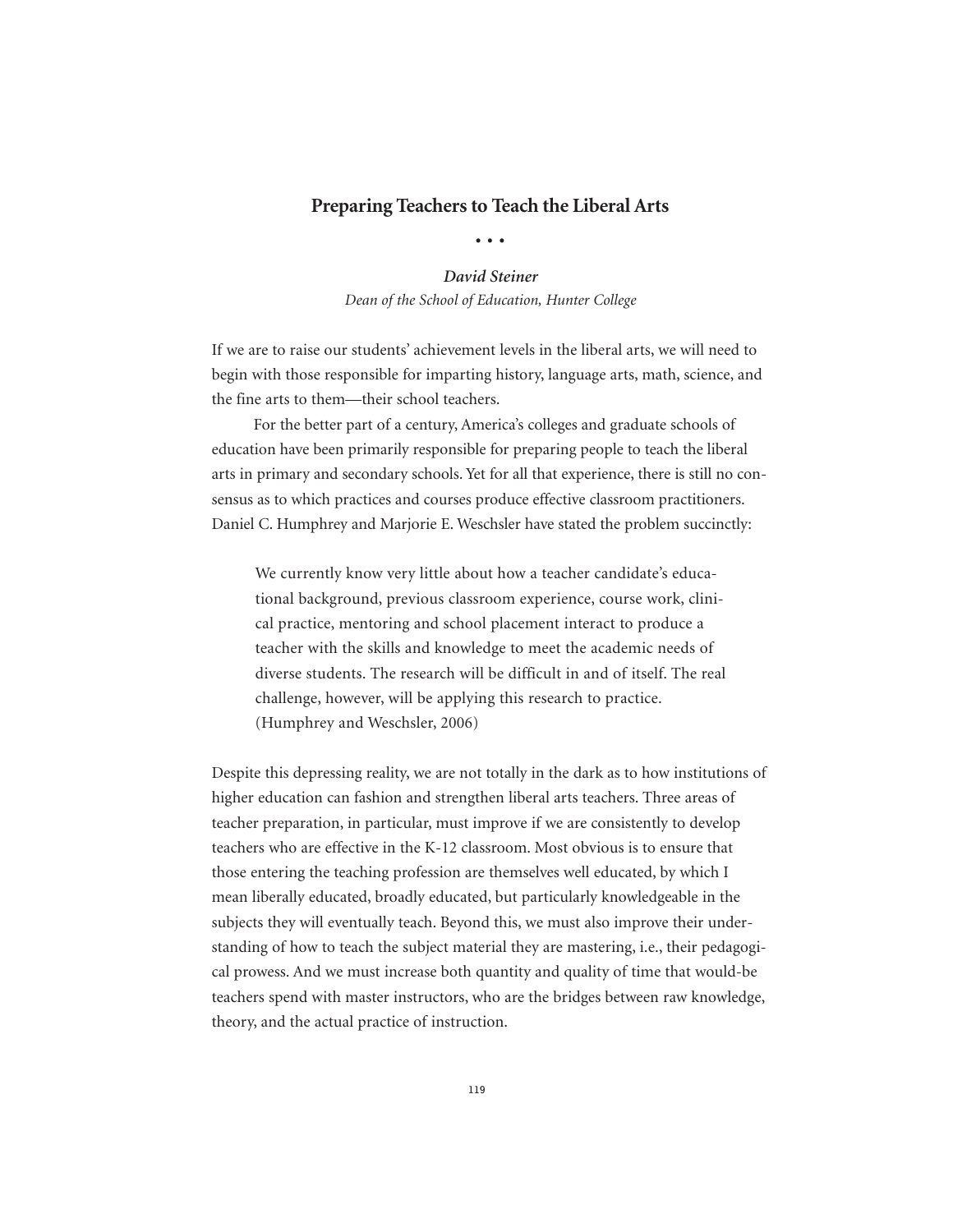### **Knowing of What You Teach**

It may seem obvious that, if one is to teach high-school social studies, for example, one should be well grounded in the fundamentals of U.S. and world history, as well as basic economics and geography. If one aims to teach middle school math, one should have mastered algebra and geometry, if not trigonometry and calculus.

In fact, however, today we have no such consensus. Rather, our profession is split between those who contend that teachers should above all master meta-skills analysis, decoding, critical thinking, etc.—that students will use to gain knowledge via their own discovery of it, and those who stress that teachers should first and foremost master subject matter, i.e., the knowledge upon which any effective use of meta-skills will rest.

In my view, it isn't so much which one is the correct view, because would-be teachers need both content and pedagogy. The problem rests in who, and how, that information is dispersed. Let's begin with content. Because most schools of education are guided by the belief that meta-skills trump content, liberal arts content is taught principally by the arts and science faculty. Education faculty provide instruction in "methods."

That seemingly logical division of labor isn't working as well as it needs to, in no small part because of a mounting problem on the arts-and-science side of the house: too often, today's subject-matter courses are themselves highly specialized and not necessarily compatible with the type of knowledge that K-12 teachers need most. As the stories of countless university core-curriculum battles make clear, fewer professors want to teach the introductory survey courses (i.e., broad liberal arts courses) that would make the most sense for future teachers to study. <sup>1</sup> Too many of our current teachers—especially in middle and high school, have neither a sense of the broad span of their chosen academic disciplines nor been taught to model deep analysis and understanding of an idea, a poem, a theory, a painting, or an equation. Absent that understanding, they cannot hope to teach it to their students. For many arts and sciences faculty, their own professional standing and advancement depend on hyper-specialization in obscure content areas, which carries over into the courses that they teach. The flabbiness of "general education" and "distribution" requirements for undergraduate students exacerbates this problem.

Through his network of Core Knowledge Schools, E.D. Hirsch has been willing to codify and make available a sequenced and cumulative narrative that introduces our world to children, to reassert, if you will, the authority of knowledge. Using such narratives to create a relatively stable, structured, and vertically integrat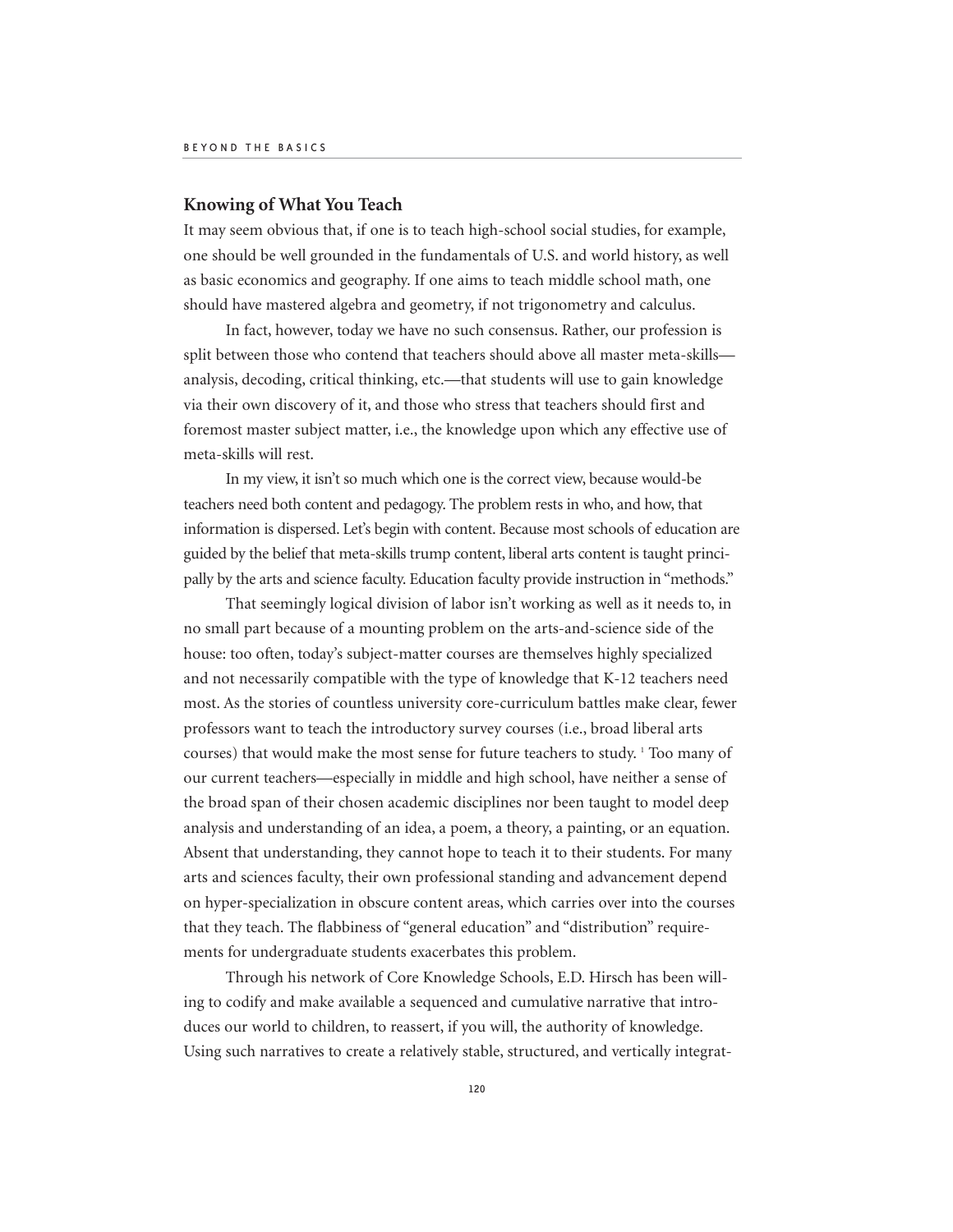ed national curriculum would offer guidance, clarity, and purpose to teacher preparation in the liberal arts: the course work in the arts and sciences required of teachers could be defined just as it is for pre-meds, and the schools of education could focus on the effective delivery of specified content.

It's hardly novel to point out that other professional schools, such as medicine and engineering, require that their students first and foremost master the knowledge essential to their profession, either before entering the professional preparation program or during the course of it (or both). Every student who desires to attend medical school must complete this coursework. It's worth remembering, however, that not all would-be doctors major in chemistry or biology. Many major in English, history, or some other discipline—so long as they also take the required pre-med courses.

It is time for American schools of education to do the same. We should standardize the core content that teachers—certainly teachers of the primary and middle grades—will need to acquire and structure our teacher preparation programs to ensure that they acquire it, whether from education professors or arts and science professors or elsewhere. (If they acquire it outside of the university setting they should be able to "test out" of these course requirements.)

In the United States, a national, or at least a state-wide adoption of a sequential, content-based curriculum could enable teacher preparation programs to define—and then teach—the content their students would require. But whether we have a national curriculum or not, surely we should be able to get states to agree on a substantial portion of what all their future teachers need to know, and see to it that all students who want to enter the teaching profession master that material. The remaining portion of the requirements could be state-specific or institutionally idiosyncratic.

## **Translating Content for the K-12 Classroom**

Teacher preparation dare not limit itself to content alone. Instructors also need to know how to instruct others. Some people possess plenty of knowledge that they've no idea how to share. Others are good sharers but don't possess enough knowledge themselves.

This problem would be far easier to tackle if we knew more about what makes a good teacher a good teacher. Reviewing the major research in the field, only two lessons can be drawn with confidence. First, all else being equal, abler students become more effective teachers (where "effective" is defined as having a differentially positive impact on student learning compared to other teachers with similar pupils). Summarizing the multiple studies conducted on the sources of teachers' differential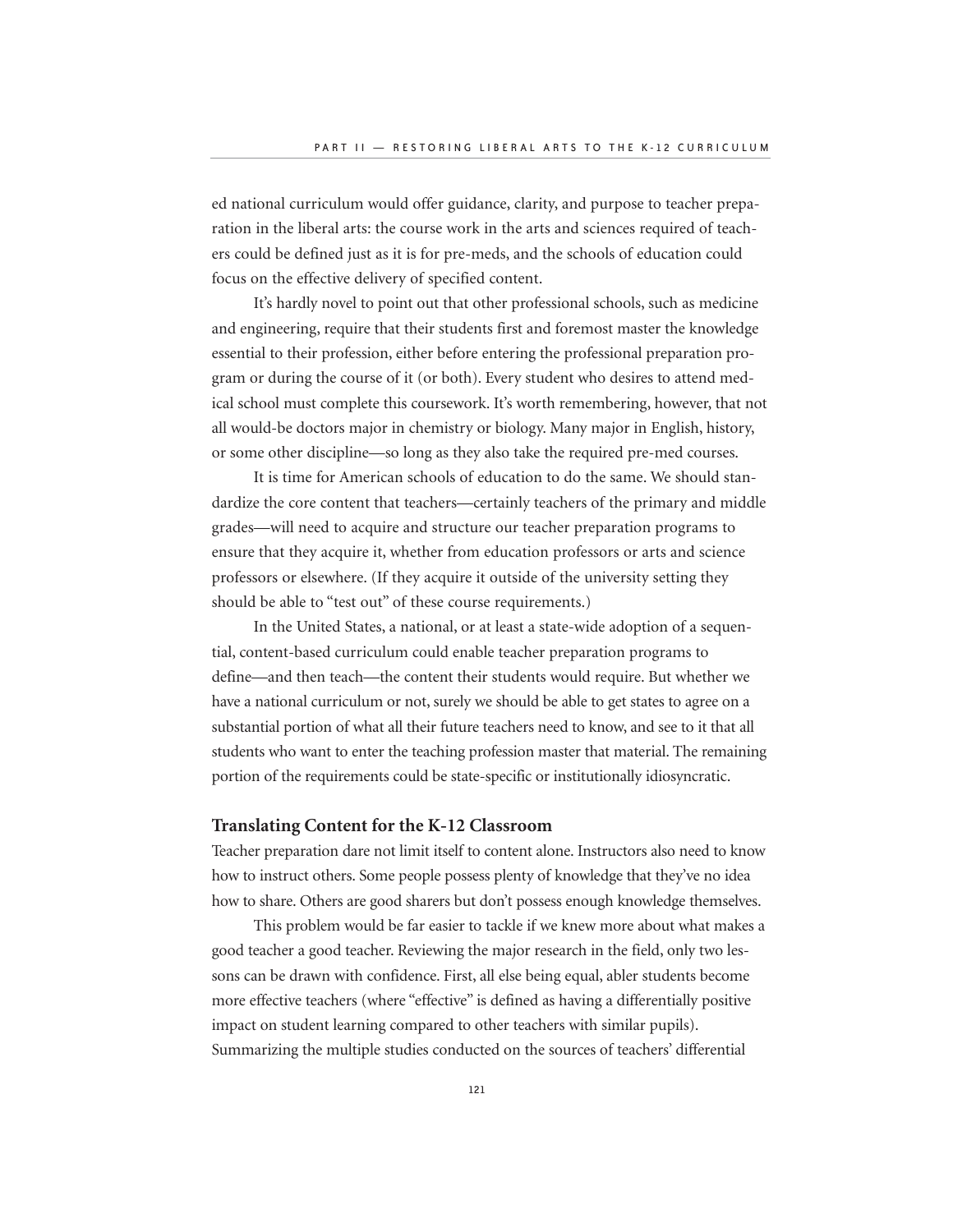impact on student learning, Grover J. Whitehurst estimates that a teacher's cognitive ability has about twice as much impact on student learning as the next leading factor focused training—and far more than any other currently measurable teacher attribute.<sup>2</sup>

Second, we know that high cognitive ability of teachers is not in itself sufficient to ensure effective learning by their pupils. But much of the rest remains mysterious. Formal teacher preparation contributes, to be sure, but not nearly as much as one would wish. Measuring the effectiveness of teacher preparation programs in raising student performance, Jim Wycoff suggests that analysts can verify only about 25 percent of the variables that separate effective and ineffective teachers (and about half of *that* is cognitive ability).<sup>3</sup> In other words, three quarters of what makes a teacher effective depends on factors beyond academic credentials.

The field, in short, is wide open to additional research—and better ideas. Deborah Ball, dean of the School of Education at Michigan State University, has one. She has conducted pioneering work in describing the kind of "mathematical knowledge for teaching" required to ensure students' effective mastery of mathematical content. Focusing on such issues as the understanding of errors and the ability to re-cast mathematical concepts to uncover fundamental principles, Ball's work represents a constructive step toward a strong and reliable foundation for mathematics instruction.

For more such advances to occur, liberal arts faculty need to become more involved in training tomorrow's teachers. This means that the fundamental working relationship between colleges of education and the liberal arts colleges must change. Too often, liberal arts courses for teachers at the masters level are better designed for those wanting to pursue graduate studies, not for students who will be teaching primary and secondary pupils. The material taught should dovetail with what student teachers will face when they enter the classroom.

Training teachers to make better use of data when teaching will also improve their ability to deliver content in a way that students can best understand. It is now beyond reasonable dispute, for example, that the frequent employment of formative assessment measures, when combined with the rapid analysis of the results and the use of this data to inform immediate changes in classroom instruction, has a major positive impact on student learning. Preparing future teachers to construct assessments to provide fine-grained information about student performance, to properly interpret that information and then engage in differentiated instruction should now be a fundamental part of all teacher preparation programs (Nancy Protheroe, 2001).

In other instances, teacher-educators can and should take advantage of domain-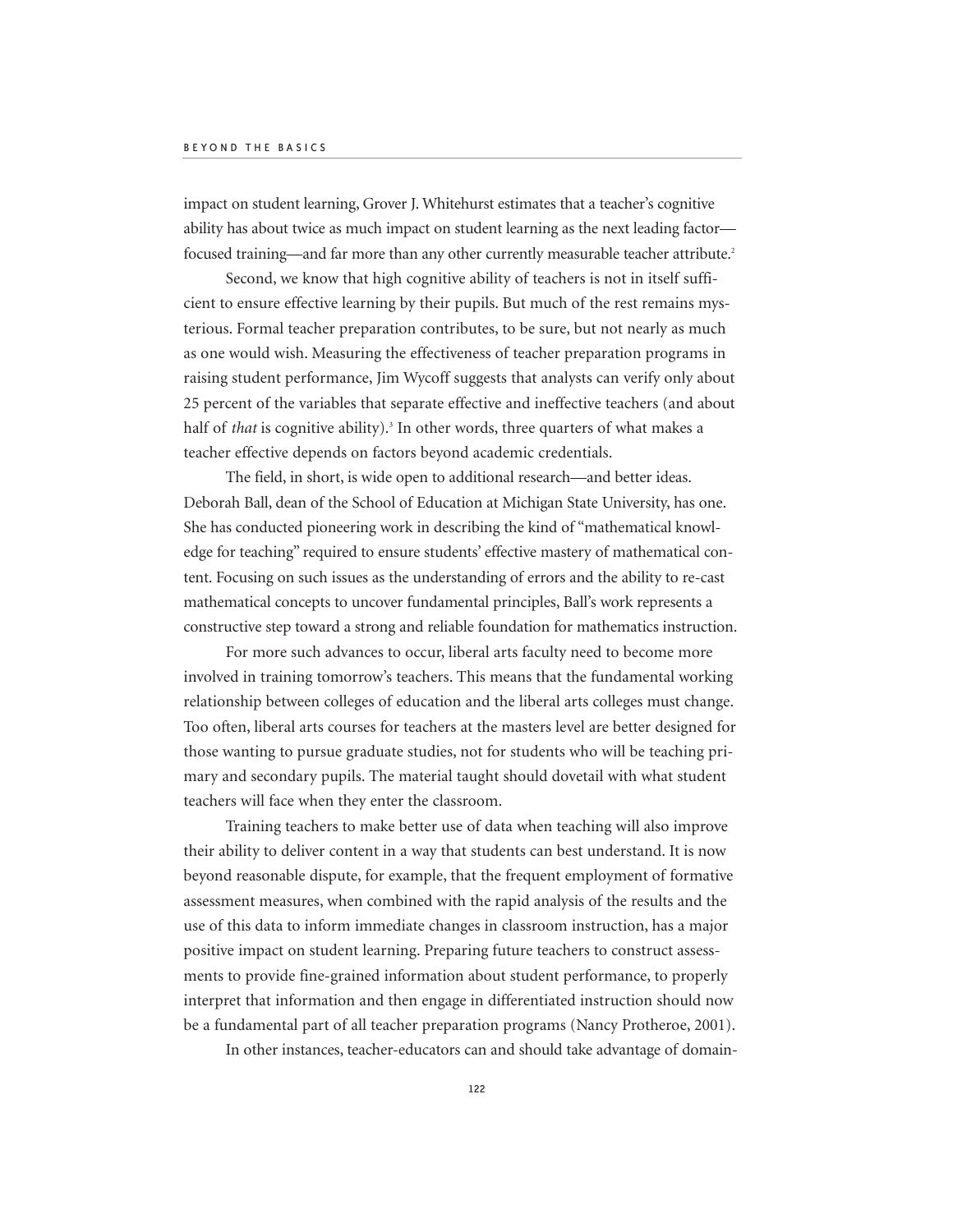specific research. Since the publication of the findings of the National Reading Panel in 2000, schools of education can draw on a strong research base and provide future literacy teachers with systematic training in such critical domains as phonemic awareness, guided reading, and direct and indirect vocabulary instruction with carefully differentiated attention to readers' needs (NICH, 2000). It did not surprise (or disappoint) critics of schools of education to discover that the great majority of these schools have, to date, resisted the whole-scale redesign of their literacy programs to ensure that their student teachers do in fact have this training (Walsh, 2006).

Finally, future teachers should be exposed to the results of international academic assessments—TIMSS and PISA—and conclusions that can reasonably be drawn from analysis of those test results. It is clear, for example, that the American high school student is exposed to too many topics in too short a time with little opportunity to grasp basic principles. Ironically, more time spent on fundamentals translates into curricula that reach higher levels of content knowledge than are often offered in the United States.

At the programmatic level, some innovative designs for teacher preparation hold great promise. In New York City, for example, the Department of Education, the City University of New York, New York University, and the Petrie Foundation are developing an undergraduate program to prepare teachers of high school math and science. Tuition is free, and students spend time in the New York public schools from their freshman year onwards. The most striking feature of the new program that I've seen at Hunter College, however, is that five chairs of departments (Biology, Chemistry, Mathematics, Curriculum & Teaching, and Educational Foundations), together with multiple faculty members and teachers from the public schools have been working closely together to design the course sequences, the course content, and our students' school-based experience.

Alverno College in Milwaukee also enjoys an unusually healthy relationship between the liberal arts faculty and professors in the education department, resulting in more-relevant academic courses for teachers. Arthur Levine, president of Teachers College at Columbia University and a recently outspoken critic of teacher preparation programs, had this to say about the program:

[The] liberal arts faculty, who consider education one of the more rigorous majors at Alverno, are also deeply involved in the teacher education programs. Language arts education, for instance, is coordinated by a senior English department professor.<sup>5</sup>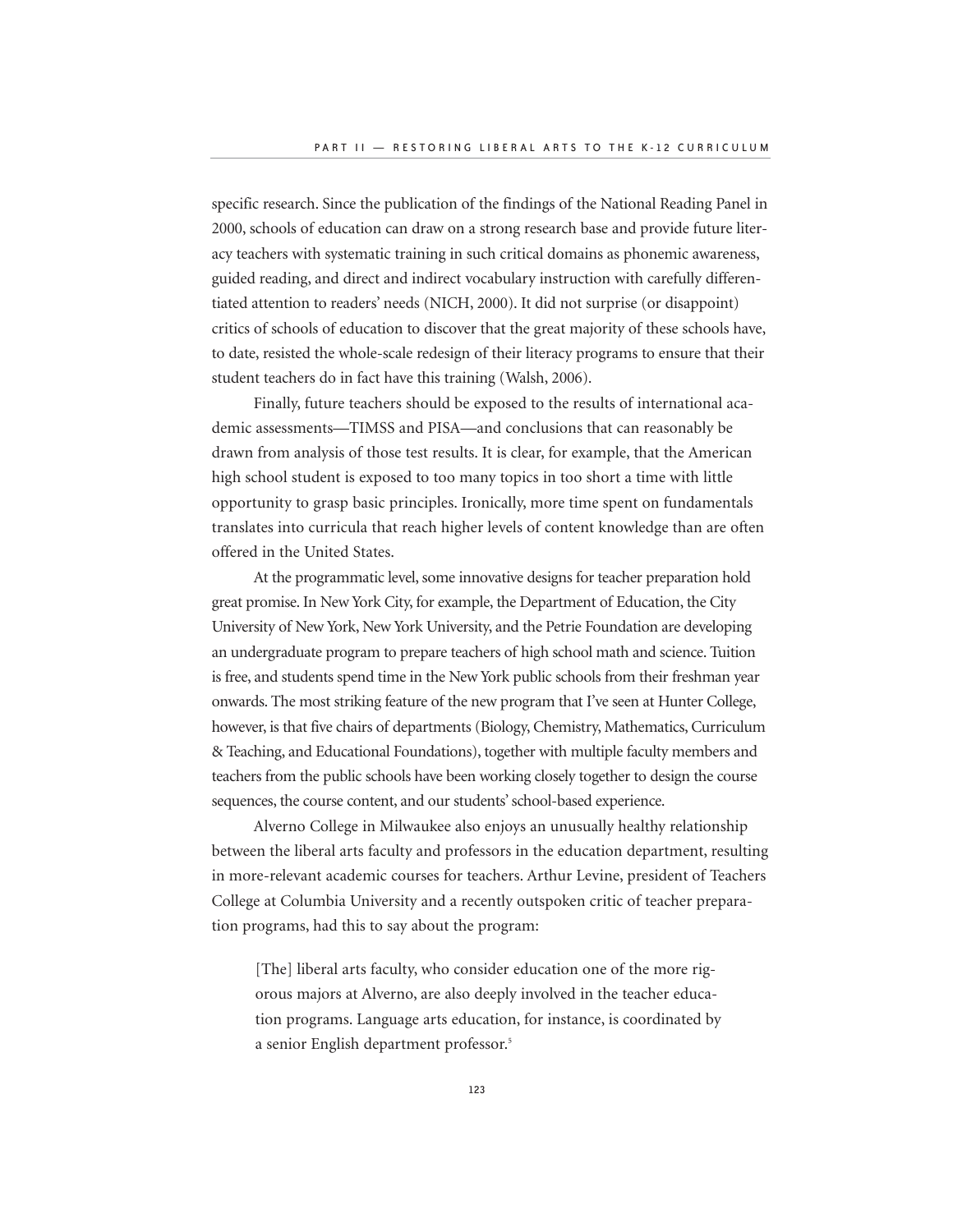Unfortunately, there are no comparable models that address the broad spectrum of liberal learning that tomorrow's teachers will need, but the two programs discussed above offer a promising model.

### **Preparing Teachers for the Classroom**

Even if we provide teachers with the content, and give them models for applying it to K-12 students, young college graduates will still falter if they don't receive competent hands-on experience and perceptive feedback on their performance and if they don't have the opportunity to spend significant time on task with master teachers. Currently, student teachers typically spend at least a semester in a K-12 classroom observing and teaching. Observers, usually adjunct professors or instructors in education, visit and provide feedback. Unfortunately, those observers rarely have much structured guidance as to what to look for. Consequently, the standards for what constitutes effective classroom teaching vary wildly across ed schools—and often within them, as well. An experiment we ran at Hunter College reveals as much. Using videotape of a student-teacher's lesson, we asked our field supervisors to assess, then and there, the performance they were observing using the rubrics they commonly employed. As expected, their grading criteria were idiosyncratic, and thus their evaluations of the student teacher in the video ranged from poor to excellent. We subsequently took the opportunity to redesign and standardize rubrics for evaluation, and field supervisors now undergo training with the help of common videotapes in order to hone their observation skills and move toward a shared understanding of judgments and standards. Beyond their use as tools to raise the level of field supervision, these videotapes will primarily be employed for one-on-one instruction with our student teachers, and indexed and made available to our faculty for use in their own methods courses. I believe this approach to strengthened student-teaching holds great promise.

But tomorrow's teachers also need ample exposure to master teachers at work. Here, we again borrow from the medical school model. Appointing master teachers to clinical faculty positions (much as med schools appoint exceptional practitioners to their clinical faculties) would provide students the opportunity to interact from the outset with highly successful teachers. Moreover, the clinical faculty could be beneficial in helping the academic faculty mold liberal arts courses so that they dovetail better with what students will need when they begin teaching.

In short, we know where to begin. But we have a long way to go.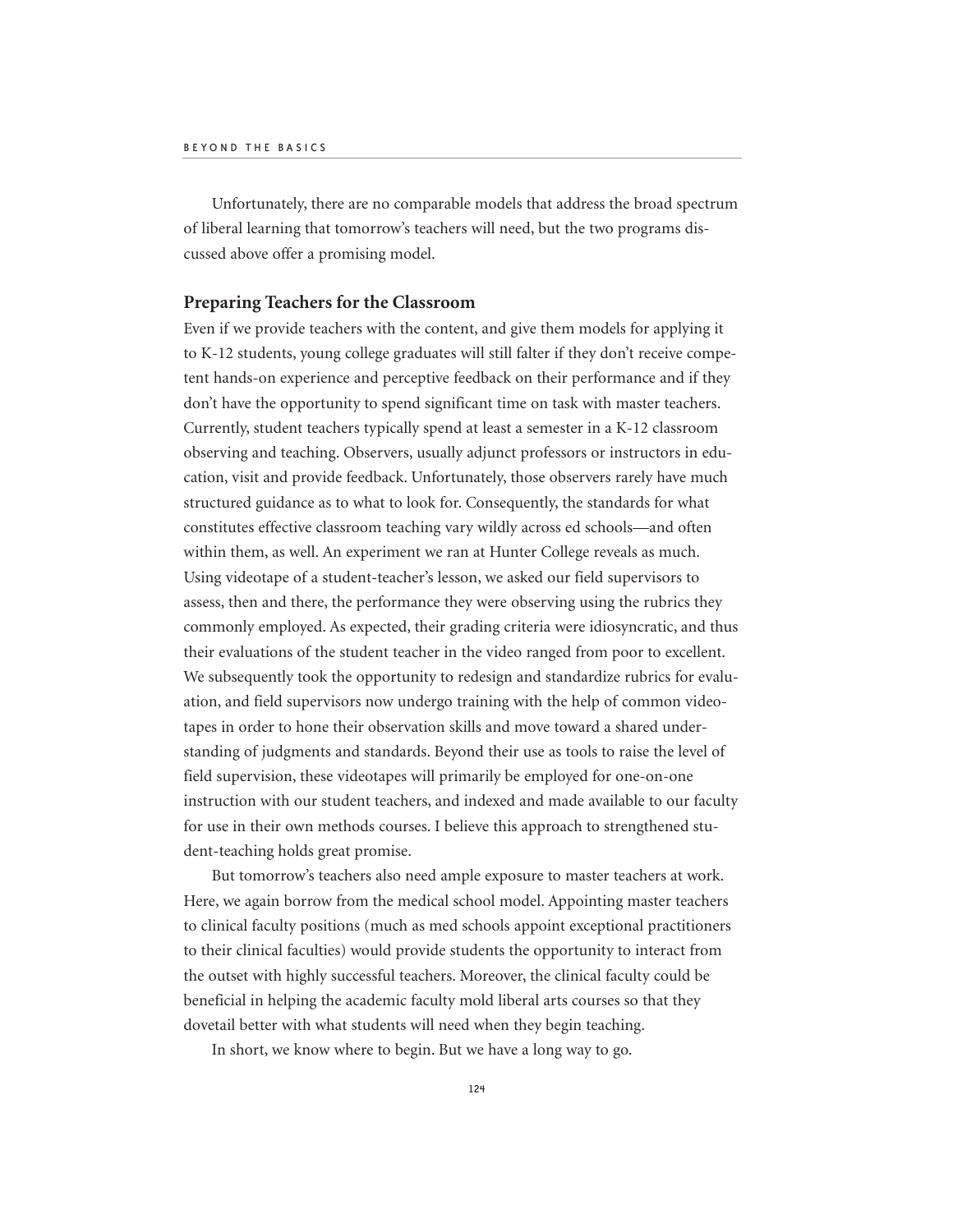# **Bibliography**

- Ball, Deborah Loewenberg, (February 6, 2003) "Mathematics in the 21<sup>st</sup> Century: What Mathematical Knowledge is Needed for Teaching Mathematics?" Secretary's Summit on Mathematics, U.S. Department of Education, http://www.ed.gov/rschstat/research/progs/mathscience/ball.html
- Cochran-Smith, Marilyn, and Zeichner, Kenneth M., eds. (2006) *Studying Teacher Education*. American Educational Research Association, Lawrence Erlbaum Associates, Inc.
- Hirsch, E.D., Jr., (2006) *The Knowledge Deficit: Closing the Shocking Education Gap for American Children*. Houghton Mifflin.
- Hoxby, Caroline and Leigh, Andrew, (2005) "Wage Distortion: Why America's top women college graduates aren't teaching."*Education Next*, no.2, www.hoover.org/publications/ednext/3220721.html.
- Humphrey, Daniel C, and Weschsler, Marjorie E, (August 30, 2006) "Fighting the Wrong Battle in the Teacher Preparation Wars." *Education Week*, Vol. 26, no. 1. http://www.sri.com/policy/cep/pubs/edweekarticle.pdf.
- Labaree, David, (2003) "The Ed. Schools Romance with Progressivism." Brookings papers on Education Policy.
- —*The Trouble with Ed Schools*. (2004) Yale University Press.
- Levine, Arthur, (2006) "Educating School Teachers." Teachers College, Columbia, http://www.edschools.org/pdf/Educating\_Teachers\_Report.pdf.
- Lewis, Henry, (2006) *Excellence Without a Soul*. Public Affairs.
- Pangburn, Jesse May, (1932) *The Evolution of the American Teacher College*. New York: Columbia University, Teachers College, Bureau of Publications.
- Protheroe, Nancy, (Summer 2001) "Improving Teaching and Learning with Data-Based Decisions: Asking the Right Questions and Acting on the Answers." Education Research Service *Spectrum*.
- Schmidt, Wlliam H. and McKnight, Curtis C. (December 4, 1998) "Science Education?: What Can We Really Learn from TIMSS?" *Science*. Vol. 282, no. 5395, pp. 1830—1831.
- Steiner, George, (2003) *Lessons of the Masters*. Harvard University Press.
- Symposium: "A New Architecture For A New Education." (February 3, 2007) Center for Architecture, New York.
- *Teaching Children to Read: An Evidence-Based Assessment of the Scientific Research Literature on Reading and Its Implications for Reading Instruction.* (2000).